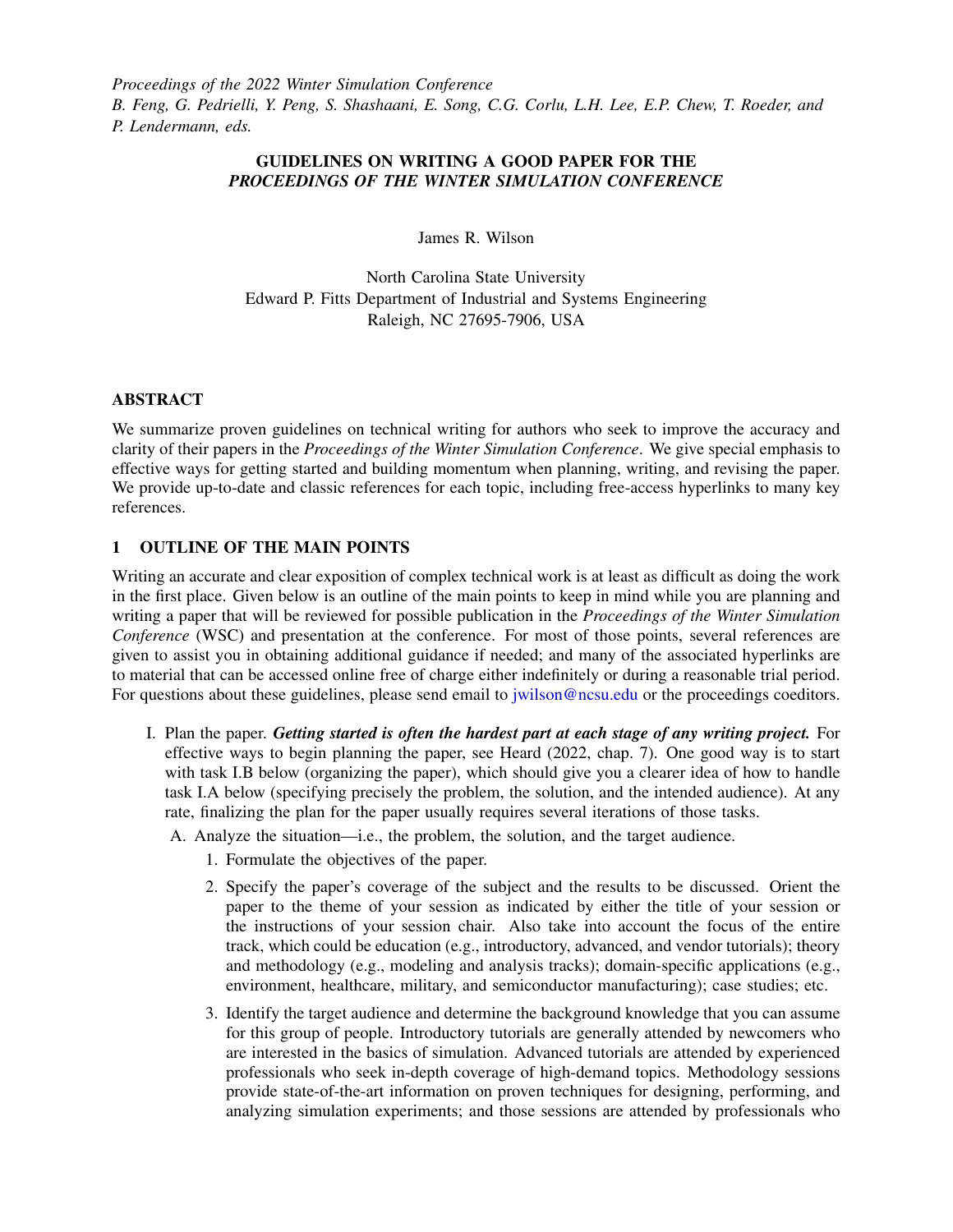have at least an undergraduate-level background in computer simulation techniques. In the case studies and application tracks, session attendees are generally familiar with the area covered by their session. Vendor tutorials attract both new and experienced users of the relevant software products and services.

- B. Organize the paper into a coherent story that conveys the information specified in item I.A.2 to the readers identified in item I.A.3. Effective aids for organizing the paper include brainstorming, wordstacks, concept maps (clustering), issue trees, outlines, and figure shuffling. For a thorough discussion of these aids, see Heard (2022, chap. 7); Matthews and Matthews (2014, chap. 3); Pearsall and Cook (2010, chap. 3); Flower (1993, chap. 7); or Menzel, Jones, and Boyd (1961, chap. 1).
	- 1. Plan the introduction.
		- a) Capture the reader's attention immediately by stating the specific problem to be solved.
		- b) Summarize briefly your contributions to the solution of the problem.
		- c) Include brief subsections of the introduction covering a review of the relevant literature, notation, and basic assumptions if it is awkward to incorporate some of that material directly into the methods section. For standard mathematical and statistical notation used in engineering and the sciences, see *Scientific Style and Format: The CSE Manual for Authors, Editors, and Publishers* (Council of Science Editors 2014, chap. 12); *ISO 80000-2: Quantities and Units—Part 2: Mathematical Signs and Symbols to Be Used in the Natural Sciences and Technology* (ISO 2009); or Scheinerman (2011).
		- d) Tell the reader how the rest of the paper is organized.
	- 2. Plan the methods section.
		- a) Give the reader an overview of the theoretical and experimental techniques that were used in the work.
			- In a domain-specific application paper, discuss the development of your simulation model—i.e., input-data collection as well as the design, implementation, calibration, verification, and validation of the model; then demonstrate the use of the model in a real-world case study.
			- For guidance on writing a paper that involves substantial mathematical development, see Halmos (1970), Higham (2020, chap. 2); Knuth, Larrabee, and Roberts (1989, pp. 1–6); or Krantz (2017, chap. 2).
			- For guidance on writing a paper that involves substantial computing theory and methodology, see Knuth, Larrabee, and Roberts (1989, sec. 10–14) or Zobel (2014, chap. 10–11 and chap. 14).
		- b) Include enough explanation in the methods section so that the reader can gain some understanding of what you did and how you did it; however, you should avoid digressions about technical details that are not of general interest to your audience.
	- 3. Plan the results section.
		- a. Aim to achieve the most effective mix of text, tables, and figures in the presentation of your results.
		- b. Tufte (2001) is the definitive reference on the design of tables and figures.
			- For a comprehensive discussion of constructing and using tables, see also Gastel and Day (2016, chap. 16); Matthews and Matthews (2014, chap. 7); *The Chicago Manual of Style* (2017, sec. 3.47–3.88); or Zobel (2014, chap. 11).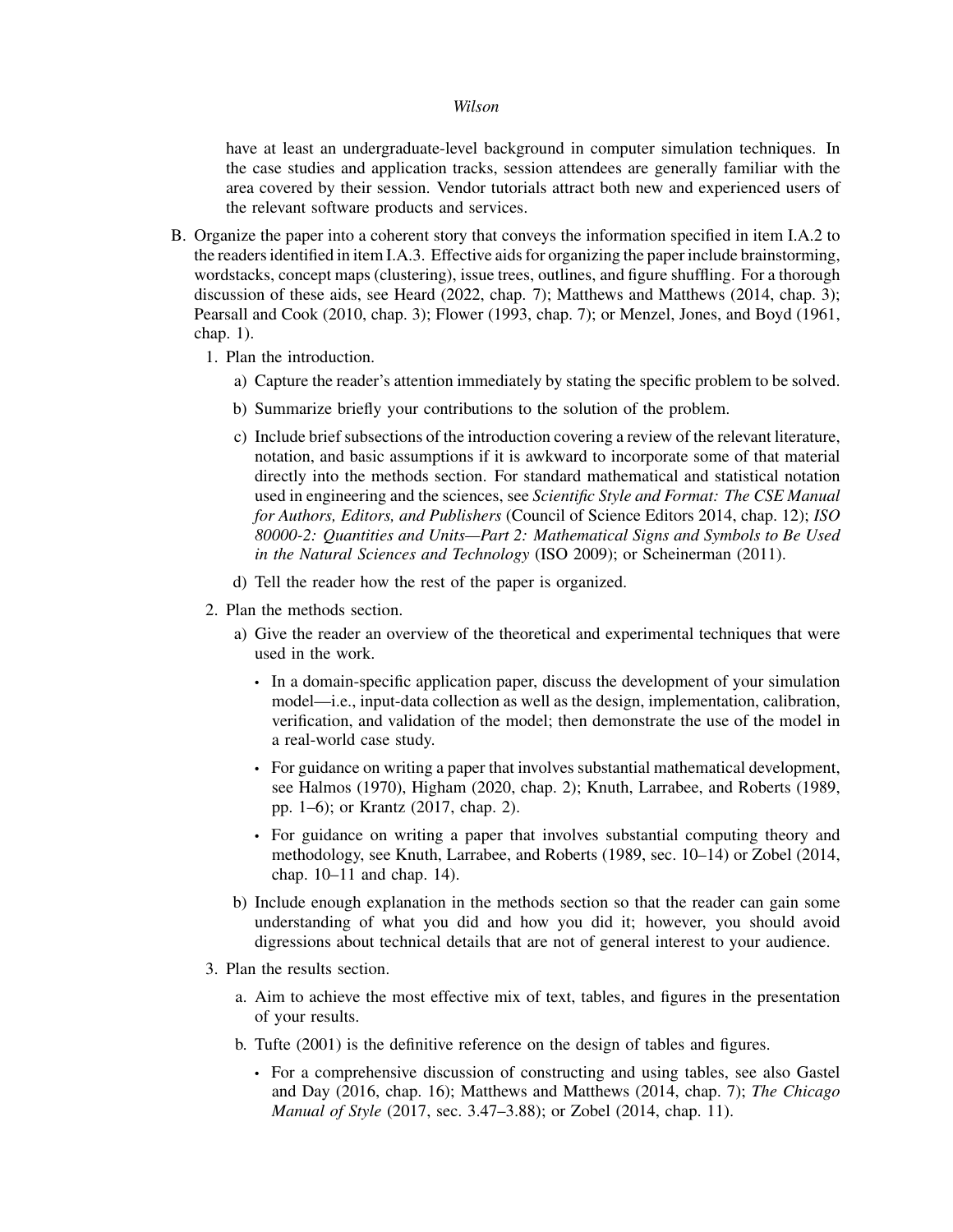- For a comprehensive discussion of constructing and using figures, see also the *AIP Style Manual* (AIP 1990, chap. V); Gastel and Day (2016, chap. 17–18); Matthews and Matthews (2014, chap. 8); *The Chicago Manual of Style* (2017, sec. 3.3–3.46); or Zobel (2014, chap. 11).
- For guidelines on how to integrate figures and tables seamlessly into the text, see Heard (2022, chap. 12).
- 4. Plan the section(s) on discussion and conclusions.
	- a) Discuss how your theoretical and experimental results led to significant findings about the original problem. Glasman-Deal (2021, pp. 189–242) provides comprehensive guidance on how to structure this discussion.
	- b) Discuss the limitations of your study. Schimel (2012, chap. 18) details effective ways to handle this issue honestly and constructively.
	- c) Draw conclusions about the significance and impact of your study based on your main findings about the original problem.
	- d) Recommend directions for future work.
	- e) In many fields, the main findings and recommendations on directions for future work are given in a separate conclusions section following the discussion section (Alley 2018, pp. 131–132; Glasman-Deal 2021, pp. 243–262).
- II. Write the paper.
	- A. Select a concise title that will seize the reader's attention by accurately and forcefully summarizing the paper's contribution and thus stimulate interest in reading the abstract and introduction. Generally a title should not exceed 10–12 words, and it should not contain mathematical expressions because some abstracting services cannot handle such expressions. For guidance on selecting a title, see Alley (2018, pp. 110–114); Carter (1987, pp. 84–91); Gastel and Day (2016, chap. 7); Glasman-Deal (2021, pp. 299–312); Heard (2022, pp. 81–83);Higham (2020, sec. 6.3); or Matthews and Matthews (2014, pp. 71–74).
	- B. Prepare an abstract that is succinct, self-contained, and intelligible to a general reader in the field of simulation. For WSC papers, the abstract must not exceed 150 words, and it must not contain any mathematical expressions.
		- 1. Summarize the objectives of the paper.
		- 2. State the basic principles underlying any new theoretical or experimental methods that are developed in the paper.
		- 3. Summarize the results and conclusions.
		- 4. For guidance on the preparation of scientific abstracts, see Carter (1987, pp. 91–93); Gastel and Day (2016, chap. 9); Glasman-Deal (2021, pp. 263–297); Heard (2022, pp. 84–86); or NISO (2015).
	- C. Write the rest of the paper as though you were talking to a group of interested colleagues about your work.
		- 1. *Hit the ground running, and build your writing momentum steadily.* Begin writing at a convenient point *after* the introduction, such as the section on methods or results; then keep to a daily quota or schedule for writing to ensure that you meet the deadline for submitting the paper. Often the title, abstract, and introduction can be written more easily after you have completed an initial draft of key sections in the rest of the paper. For authors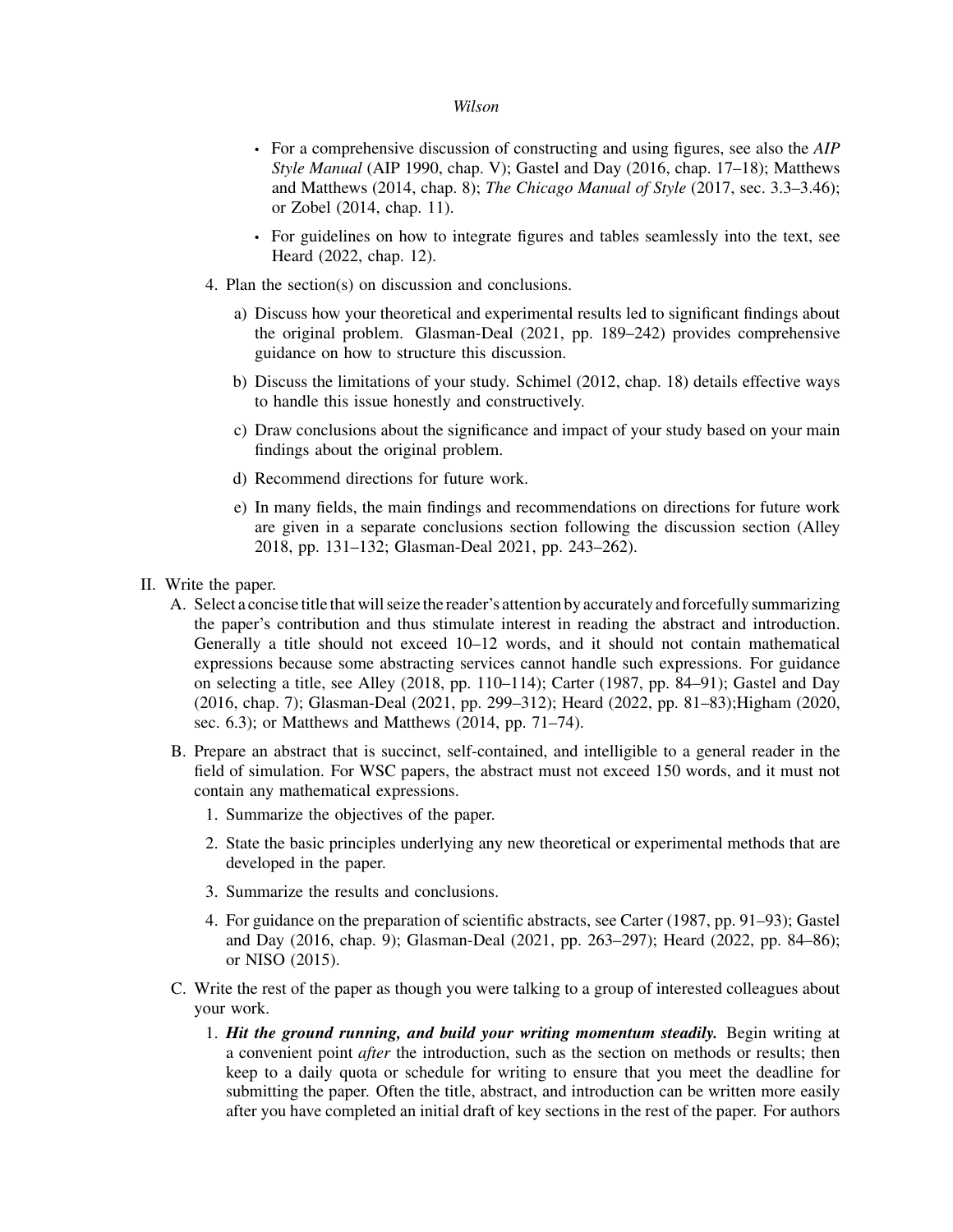at all levels of experience, Heard (2022, chap. 5–6) gives helpful advice on how to make a strong start and then steadily increase the pace of writing.

2. In writing the introduction, keep in mind the following advice:

The opening paragraph should be your best paragraph, and its opening sentence should be your best sentence. (Knuth, Larrabee, and Roberts 1989, p. 5)

You cannot achieve such an ambitious goal on the first try; instead as you add new material to the paper, you may need to review and revise some of the material written so far, especially the abstract and the introduction. For more on the spiral plan of writing, see Halmos (1970, sec. 6) or Higham (2020, chap. 7).

- a) Like the title and abstract, the introduction should be intelligible to general readers in the field of simulation.
- b) In later sections of a methodology paper, an advanced tutorial, or a domain-specific application, you may assume that the reader has an advanced background in the given subject.
- 3. In constructing each sentence, place old and new information in the respective positions where readers generally expect to find such information.
	- a) Place in the topic position (i.e., at the beginning of the sentence) the old information linking back to the previous discussion.
	- b) Place in the stress position (i.e., at the end of the sentence) the new information you want to emphasize.
	- c) Place the subject of the sentence in the topic position, and follow the subject with the verb as soon as possible.
	- d) Express the action of each sentence in its verb.

For further explanation of the principles of scientific writing based on reader expectations, see Gopen and Swan (1990); Heard (2022, pp. 178–183); Williams and Bizup (2015, pp. 44–55); or Williams and Bizup (2017, pp. 79–92).

- 4. Start a new paragraph to introduce a new idea.
	- a) Start each paragraph with a sentence that summarizes the idea to be discussed or helps the transition from the previous paragraph.
	- b) Provide a context forthe discussion before asking the reader to consider new information.
	- c) Avoid frequent use of paragraphs having extreme length—i.e., one-sentence paragraphs and those exceeding 15 lines or 300 words; see Alley (2018, pp. 130–131); Glasman-Deal (2021, p. 66); Higham (2022, sec. 3.25); or van Leunen (1992, pp. 133–134).
	- d) Place the important conclusions in the stress position at the end of the paragraph.
- 5. For theoretical or methodological papers, emphasize the concepts of general applicability that underlie the solution procedure rather than the technical details that are specific to the problem at hand. Supply only the technical details and data that are essential to the development.
- 6. For application papers, emphasize the new insights into the problem that you gained from developing and using the simulation model. Give equal emphasis to lessons learned from your work that are relevant to other applications.
- 7. Use standard technical terms correctly.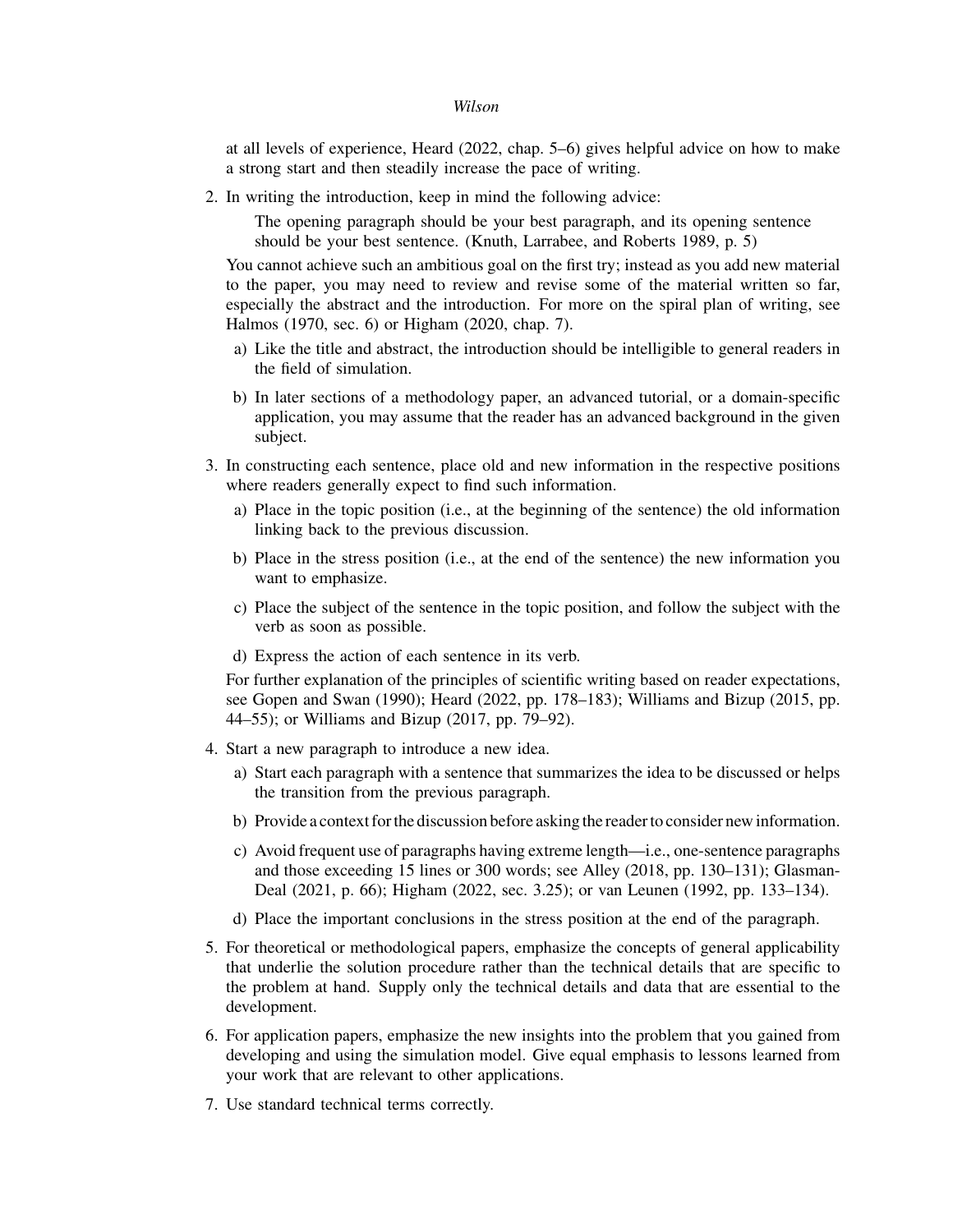- a) For standard usage of mathematical terms, see Borowski and Borwein (2002) or James and James (1992). For example, a nonsquare matrix must not be called an "orthogonal matrix" even if any two columns of that matrix are orthogonal vectors.
- b) For standard usage of statistical terms, see Dodge (2006), Everitt and Skrondal (2010), Porkess (2006), or Upton and Cook (2014). For example, the probability density function of a continuous random variable must not be called a "probability mass function" or a "distribution function."
- c) For standard usage of computer terms, see Butterfield and Ngondi (2016) or the following websites: Black (n.d.), Computer Hope (n.d.), or Howe (n.d.). For example, a recursive method must be clearly distinguished from an iterative method.
- d) For standard usage of industrial and systems engineering terms, see the website IISE (n.d.). For example, the time that a workpiece spends in a manufacturing system may be called "cycle time" or "flow time" but not "throughput time."
- 8. Use bias-free language—i.e., language which is nonsexist and devoid of any other form of prejudice. Biased language can offend some people in your audience, distract the audience from the subject of your paper, and damage the credibility of your work. Miller and Swift (1988) provide a commonsense approach to nonsexist writing. Effective techniques to achieve bias-free language are detailed in sections 5.251–5.260 of *The Chicago Manual of Style* (2017).
- 9. Strictly avoid the following:
	- a) potentially offensive allusions to personal characteristics such as race, ethnicity, disability status, sexual orientation, transgender status, family status, religion, or political affiliation;
	- b) personal attacks;
	- c) excessive claims about the value or general applicability of your work; and
	- d) pointed criticism of the work of other people.

Such language has no place in scientific discourse under any circumstances, and it will not be tolerated by the proceedings editors. In vendor tutorials, the authors must not make unfair or offensive comparisons of their products with competing products.

- 10. For each table, compose a caption that briefly summarizes the content of the table. Comment explicitly in the text on the significance of the information in the table; do not force the reader to guess at your conclusions.
- 11. For each figure, compose a caption (or legend) that explains every detail in the figure every curve, point, and symbol. Comment explicitly in the text on the significance of each component of the figure.
- 12. When summarizing your final conclusions and recommendations for future work, keep in mind the following advice:

The mark of a good summary is revelation: "Remember this, reader? And that? Well, here's how they fit together." (van Leunen 1992, p. 116)

# D. *Revise and rewrite until the accuracy and clarity of every sentence are unquestionable.*

1. For questions about English grammar and usage, see Berger (2014); *Collins English Dictionary* (2018); Fowler ([1926] 2015); Fowler, Aaron, and Greer (2019); Garner (2016); *Oxford English Dictionary* (1989); Strunk and White (2000); or *Webster's Third New International Dictionary of the English Language, Unabridged* (1993).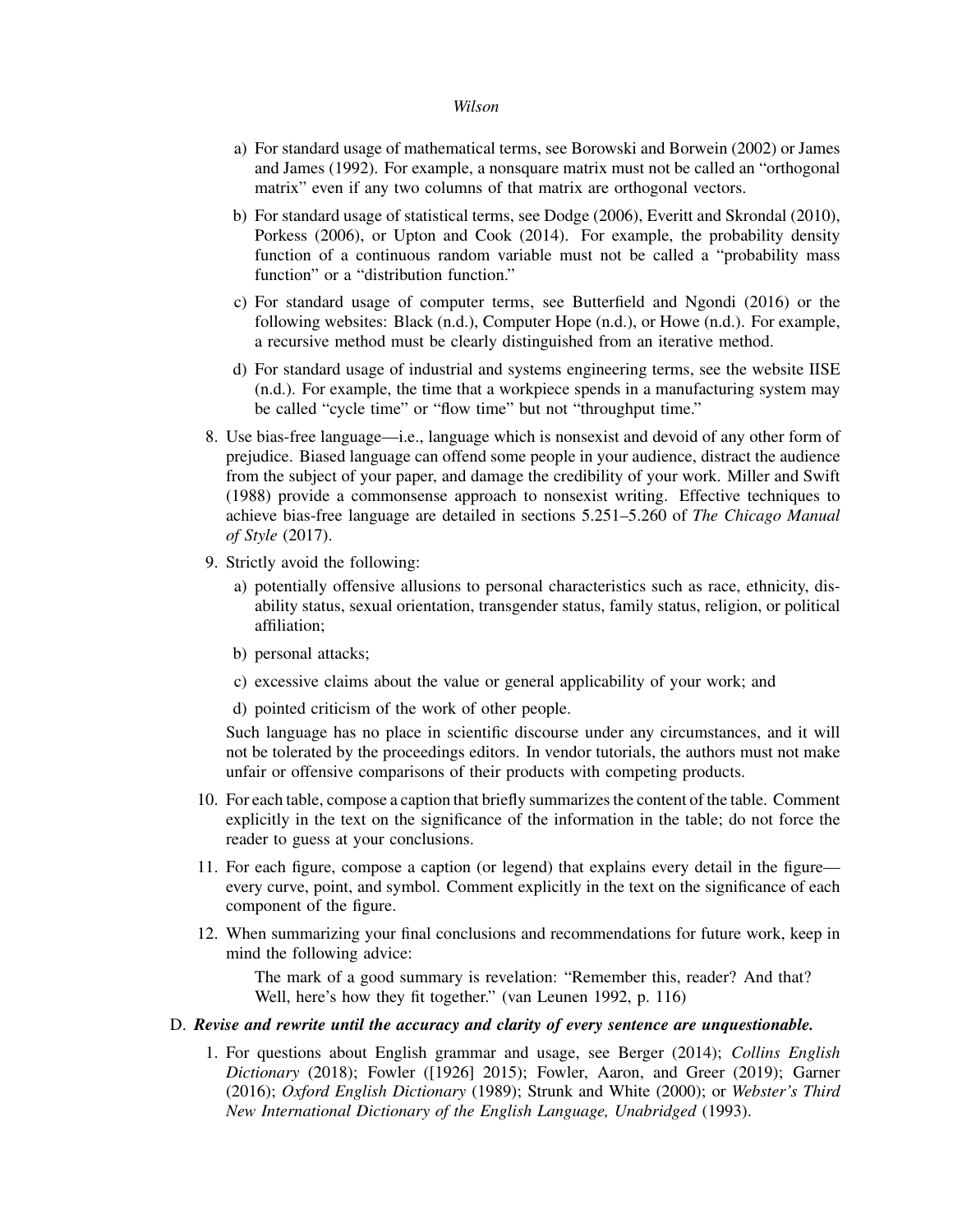- 2. If you use English as a second language, then for questions about English grammar and usage, see Booth (1993); Glasman-Deal (2021); Huckin and Olsen (1991); or Yang (1995).
- 3. For guidelines on how to edit your own writing, see Cook (1985), Heard (2022, chap. 21), or Wilson (2002, sec. 5; 2017, pp. 25–27). *Effective self-revision requires mentally simulating the reader's reaction to your paper—i.e., reading the paper from the viewpoint of someone whose knowledge of your work is limited to the current content of the paper and then revising the paper to eliminate the difficulties encountered by that simulated reader.*
	- a) For the target audience identified in item I.A.3 above, reader simulation is relatively hard to perform because of the following:
		- substantial uncertainty or variation in the background knowledge of the individuals in the target audience; and
		- the inherent difficulty of mentally substituting a reader's secondhand knowledge of the work in place of your firsthand knowledge of all aspects of the work.

See Heard (2022, pp. 207–211) for good advice on mentally simulating readers in the target audience.

- b) For the reviewers and editors of your paper, reader simulation is relatively easy because those individuals are experts in the relevant discipline, and their reactions to reading your paper can be predicted with reasonable accuracy. See Wilson (2002, sec. 5.1; 2017, pp. 25–28) for a comprehensive checklist of specific questions that a reviewer or editor should answer when writing a report or making an accept/revise/reject decision on your paper; thus it is straightforward to simulate mentally (i.e., anticipate) the concerns of such a reader and then resolve those concerns as you write or revise your paper.
- E. Prepare an accurate and complete set of references that gives adequate credit to the prior work on which your paper is based.
	- 1. The author-date reference system is required for all papers appearing in the WSC proceedings. *The Chicago Manual of Style* (2017, chap. 15) provides comprehensive, up-to-date information on this reference system.
	- 2. In preparing the list of references, you should strive for accuracy, completeness, and consistency. *Using the information provided in the list of references, the interested reader should be able to locate each source cited in the paper,* including the proceedings of conferences.
	- 3. For complete instructions on citing electronic sources, see sections 14.6–14.18 of *The Chicago Manual of Style* (2017). For example, sections 14.7 and 14.8 of that reference contain basic information on uniform resource locators (URLs) and digital object identifiers (DOIs), respectively. Many examples of citations for various types of electronic sources can also be found throughout chapter 15 of *The Chicago Manual of Style* (2017).
	- 4. The final electronic version of your paper—i.e., the portable document format (PDF) file generated from the Word or LATEX source file of your paper—may include hyperlinks to some of the sources cited in the paper that are accessible online.
		- a) When you view the PDF file on a computer screen, a live hyperlink is colored blue; and you can click that hyperlink for immediate online access to the cited material. Clicking a live hyperlink will activate your web browser so that, if all goes well, the cited source of information will be displayed in the web browser. A live hyperlink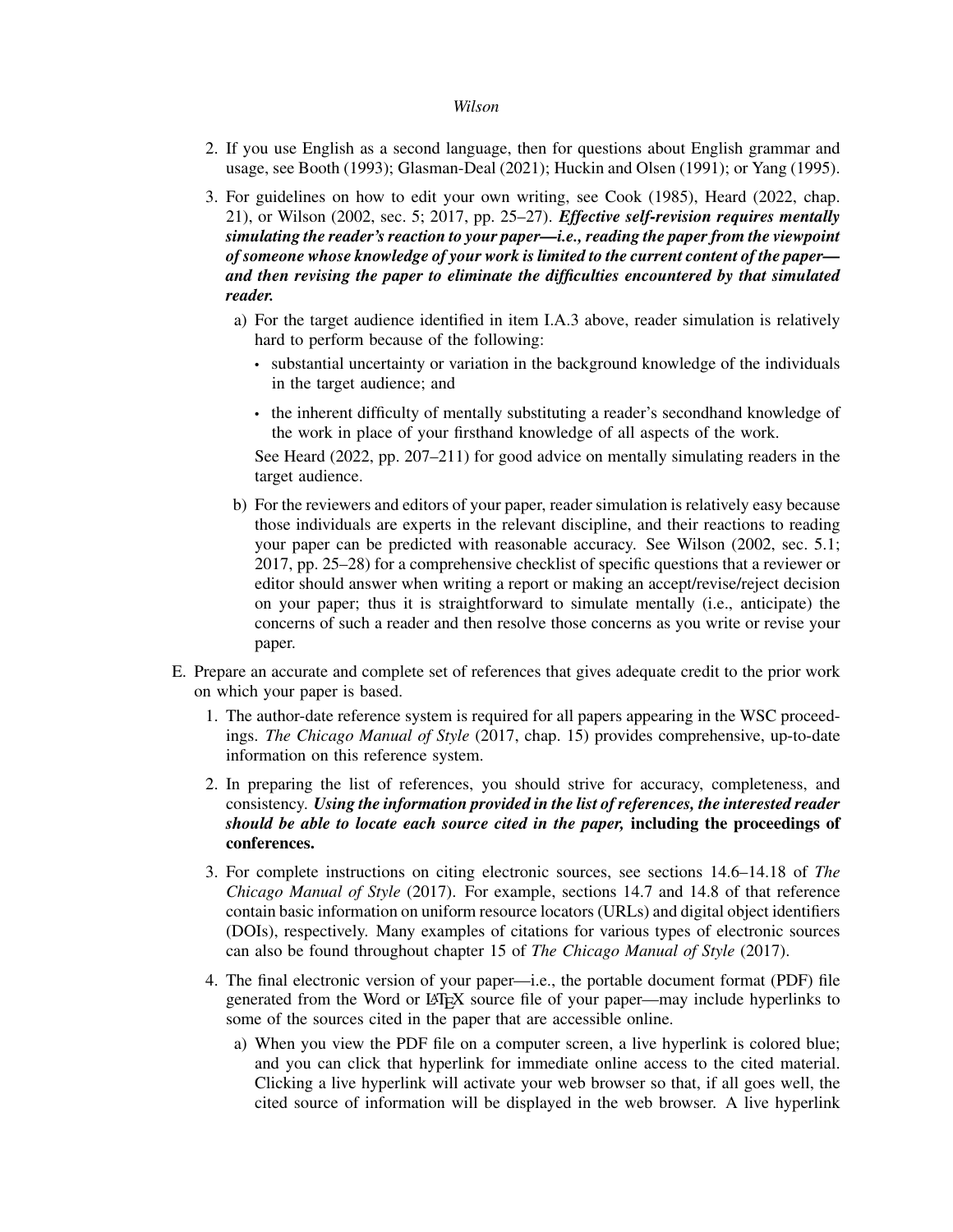may also be used to activate email software for sending a message to a selected email address; for example, see the hyperlink given in the first paragraph of section 1 of this document.

- b) If a hyperlink is not live, then it is colored black; and such a hyperlink merely displays the URL or DOI of the cited material without providing immediate online access to that material. To access that material, you must copy and paste the URL or DOI into the address bar of a web browser. For examples of hyperlinks that are not live by design, see Alexopoulos et al. (2019).
- c) If you use hyperlinks in your paper, then you must ensure that the text displayed for each hyperlink is correct and complete so that a reader who has only a hard copy of the paper can still access the cited material by (carefully) typing the relevant displayed text of the hyperlink into the address bar of a web browser.

Remember that your responsibility for the accuracy and completeness of each hyperlink in your paper parallels your responsibility for the accuracy and completeness of each conventional citation of a hard-copy source; neither the editors nor the publisher of the proceedings can verify any of this information for you.

- F. See Alexopoulos et al. (2018) for an example of a paper that has recently appeared in the WSC proceedings.
- III. Cultivate a natural and effective writing style.
	- A. Consider the following memorable statement on style by Alfred North Whitehead.

Finally, there should grow the most austere of all mental qualities; I mean the sense for style. It is an aesthetic sense, based on admiration for the direct attainment of a foreseen end, simply and without waste. Style in art, style in literature, style in science, style in logic, style in practical execution have fundamentally the same aesthetic qualities, namely attainment and restraint. The love of a subject in itself and for itself, where it is not the sleepy pleasure of pacing a mental quarter-deck, is the love of style as manifested in that study.

Here we are brought back to the position from which we started, the utility of education. Style, in its finest sense, is the last acquirement of the educated mind; it is also the most useful. It pervades the whole being. The administrator with a sense for style hates waste; the engineer with a sense for style economises his material; the artisan with a sense for style prefers good work. Style is the ultimate morality of mind. (Whitehead 1929, p. 12)

Kurt Vonnegut made the following equally trenchant observation on writing style.

Find a subject you care about and which you in your heart feel others should care about. It is this genuine caring, and not your games with language, which will be the most compelling and seductive element in your style. (Vonnegut 1985, p. 34)

Definitive references on writing style are Strunk and White (2000); Williams and Bizup (2015, 2017); and Zinsser (2006).

- B. Contrast the following descriptions of an experiment in optics.
	- 1. I procured a triangular glass prism, to try therewith the celebrated phenomena of colors. And for that purpose, having darkened my laboratory, and made a small hole in my window shade, to let in a convenient quantity of the sun's light, I placed my prism at the entrance, that the light might be thereby refracted to the opposite wall. It was at first a very pleasing diversion to view the vivid and intense colors produced thereby.
	- 2. For the purpose of conducting an investigation of the celebrated phenomena of chromatic refrangibility, a right-triangular dispersive prism was requisitioned. After darkening the experimentation facility and making a diminutive aperture in an otherwise opaque window covering in order to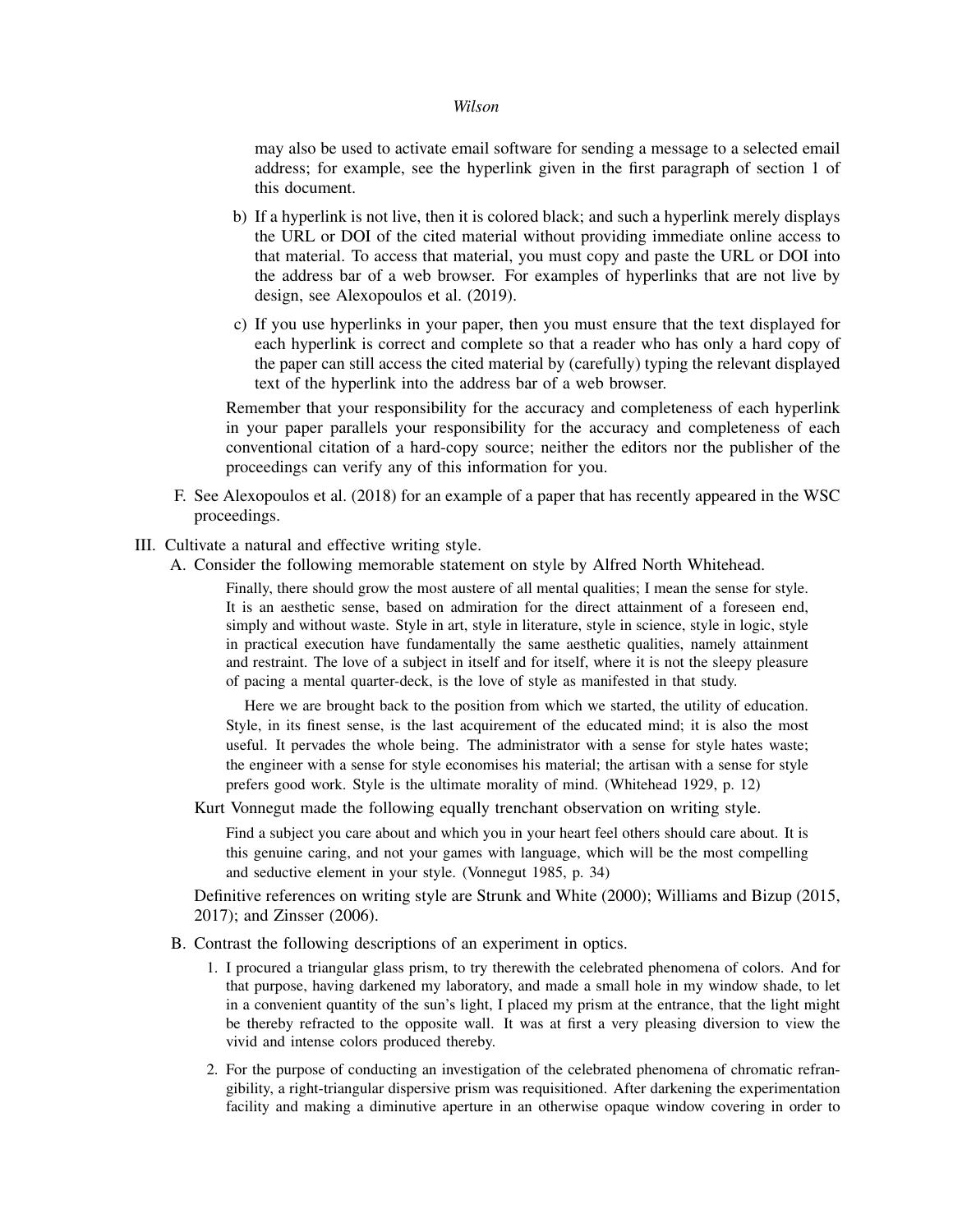ensure that the optimum quantity of visible electromagnetic radiation (VER) expressed in lumenhours would be admitted from a solar source, the prism was placed in the vicinity of the aperture for the purpose of refraction of the VER to the wall on the opposite side of the facility. It was found initially that due to the vivid and intense colors which were produced by this experimental apparatus, the overall effect was aesthetically satisfactory when viewed by the eye.

The most striking difference between these two accounts of the experiment is the jargon-filled, impersonal language in version 2. According to version 2, literally nobody performed the experiment. Attempting to avoid the first person, the author of version 2 adopted the third person; this in turn forced the author to use passive verbs. As Menzel, Jones, and Boyd (1961, p. 79) point out, "Passive verbs increase the probability of mistakes in grammar; they start long trains of prepositional phrases; they foster circumlocution; and they encourage vagueness." In version 2, notice the dangling participles, confusing sentence structure, and excessive length (119 words). Isaac Newton (1672, p. 3076) wrote version 1. Even though it was written over 350 years ago, Newton's prose is remarkable for its accuracy, clarity, and brevity (76 words).

- C. Strunk and White (2000, chap. V) summarize their reminders for achieving a natural and effective writing style:
	- 1. Place yourself in the background.
	- 2. Write in a way that comes naturally.
	- 3. Work from a suitable design.
	- 4. Write with nouns and verbs.
	- 5. Revise and rewrite.
	- 6. Do not overwrite.
	- 7. Do not overstate.
	- 8. Avoid the use of qualifiers.
	- 9. Do not affect a breezy manner.
	- 10. Use orthodox spelling.
	- 11. Do not explain too much.
	- 12. Do not construct awkward adverbs.
	- 13. Make sure the reader knows who is speaking.
	- 14. Avoid fancy words.
	- 15. Do not use dialect unless your ear is good.
	- 16. Be clear.
	- 17. Do not inject opinion.
	- 18. Use figures of speech sparingly.
	- 19. Do not take shortcuts at the cost of clarity.
	- 20. Avoid foreign languages.
	- 21. Prefer the standard to the offbeat.

# 2 CONCLUSIONS

Although the foregoing discussion is intended to be a road map for authors who seek guidance on writing a good paper for the WSC proceedings, the discussion should also be useful in writing other types of technical documents such as reports, archival journal articles, book chapters, master's theses, and doctoral dissertations. Perhaps the primary value of this road map is that it provides directions to a substantial collection of classic and state-of-the-art references on technical writing, including complete bibliographic information on each reference so that you can readily obtain it in electronic or hard-copy form.

Finally, always keep in mind your overriding goal—to communicate your technical contributions accurately, clearly, and forcefully to your intended audience. Achieving that goal requires meticulous planning and intense concentration sustained over an extended period of time; but it does not necessarily require slavish adherence to any set of rules for technical writing, including the rules outlined here.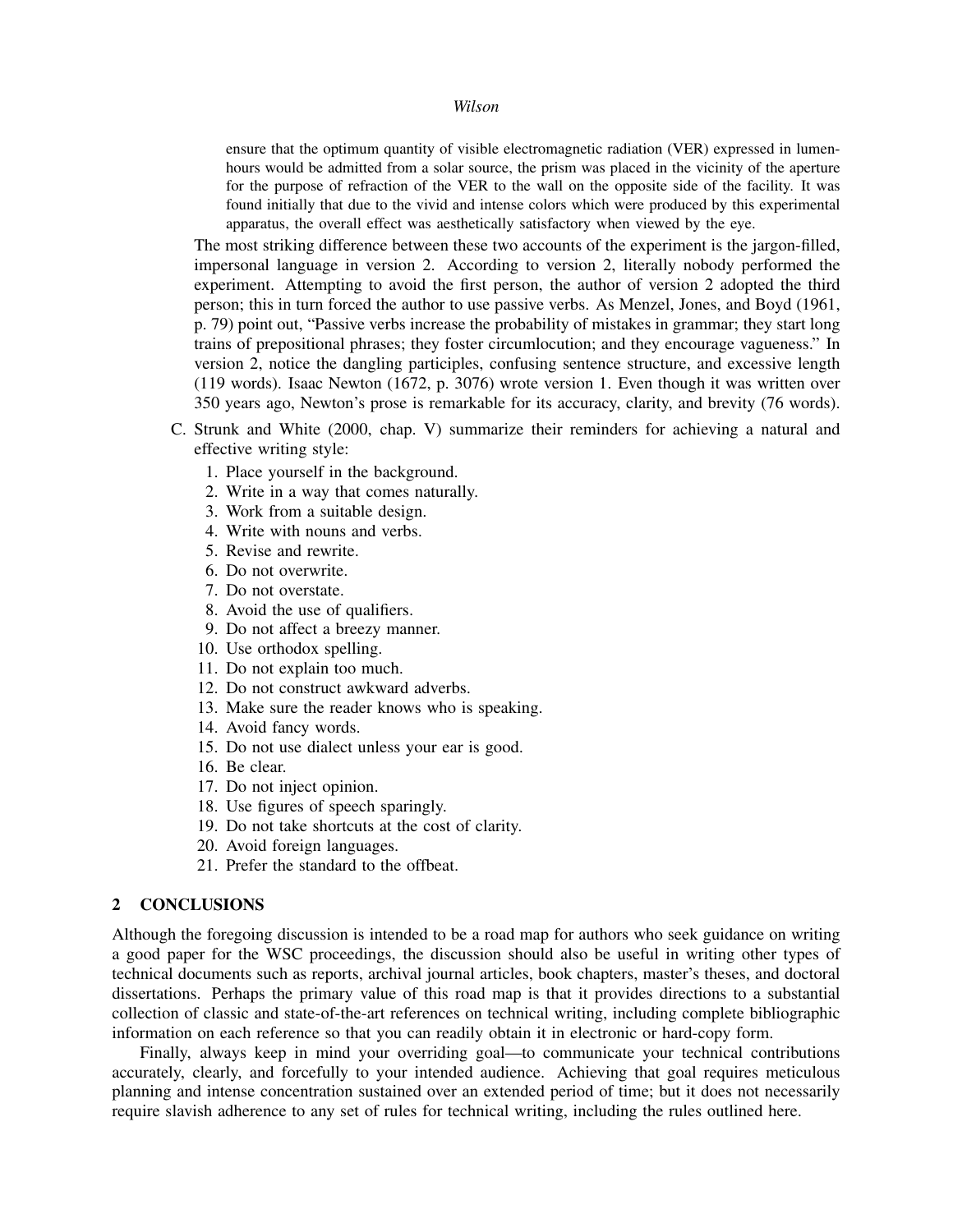# ACKNOWLEDGMENTS

These guidelines are based on a similar document prepared by James O. Henriksen, Stephen D. Roberts, and James R. Wilson for the *Proceedings of the 1986 Winter Simulation Conference*.

#### REFERENCES

- AIP (American Institute of Physics). 1990. *AIP Style Manual*. 4th ed. New York: AIP. Accessed February 11, 2022. [https://kmh-lanl.hansonhub.com/AIP](https://kmh-lanl.hansonhub.com/AIP_Style_4thed.pdf) Style 4thed.pdf.
- Alexopoulos C., D. Goldsman, A. C. Mokashi, K.-W. Tien, and J. R. Wilson. 2019. "Online Availability of the Sequest Software for Linux, MacOS, and Windows." Accessed February 11, 2022. [https://people.engr.ncsu.edu/jwilson/files/](https://people.engr.ncsu.edu/jwilson/files/sequest-availability.pdf) [sequest-availability.pdf.](https://people.engr.ncsu.edu/jwilson/files/sequest-availability.pdf)
- Alexopoulos, C., D. Goldsman, A. C. Mokashi, and J. R. Wilson. 2018. "Sequential Estimation of Steady-State Quantiles: Lessons Learned and Future Directions." In *Proceedings of the 2018 Winter Simulation Conference*, edited by M. Rabe, A. A. Juan, N. Mustafee, A. Skoogh, S. Jain, and B. Johansson, 1814–1825. Piscataway, New Jersey: Institute of Electrical and Electronics Engineers. Accessed February 11, 2022. [https://www.informs-sim.org/wsc18papers/includes/files/152.pdf.](https://www.informs-sim.org/wsc18papers/includes/files/152.pdf) Alley, M. 2018. *The Craft of Scientific Writing*. 4th ed. New York: Springer.

Berger, R. E. 2014. *A Scientific Approach to Writing for Engineers and Scientists*. Hoboken, New Jersey: John Wiley & Sons.

- Black, P. E., ed. n.d. "Dictionary of Algorithms and Data Structures." National Institute of Standards and Technology. Accessed February 10, 2022. [https://www.nist.gov/dads.](https://www.nist.gov/dads/)
- Booth, V. 1993. *Communicating in Science: Writing a Scientific Paper and Speaking at Scientific Meetings*. 2nd ed. Cambridge: Cambridge University Press.
- Borowski, E. J., and J. M. Borwein. 2002. *Collins Web-linked Dictionary of Mathematics*. 2nd ed. Glasgow: HarperCollins Publishers.
- Butterfield, A., and G. E. Ngondi, eds. 2016. *A Dictionary of Computer Science*. 7th ed. Oxford: Oxford University Press.

Carter, S. P. 1987. *Writing for Your Peers: The Primary Journal Paper*. New York: Praeger Publishers.

- Computer Hope. n.d. "Computer Terms, Dictionary, and Glossary." Computer Hope. Continually updated online. Accessed February 12, 2022. [https://www.computerhope.com/jargon.htm.](https://www.computerhope.com/jargon.htm)
- *Collins English Dictionary.* 2018. Glasgow: HarperCollins Publishers. Continually updated online. Accessed February 10, 2022. [https://www.collinsdictionary.com.](https://www.collinsdictionary.com/contact-us)
- Cook, C. K. 1985. *Line by Line: How to Edit Your Own Writing*. Boston: Houghton Mifflin Co.
- CSE (Council of Science Editors). 2014. *Scientific Style and Format: The CSE Manual for Authors, Editors, and Publishers*. 8th ed. Chicago: University of Chicago Press. Accessed February 11, 2022. [https://www.scientificstyleandformat.org/Home.html.](https://www.scientificstyleandformat.org/Home.html) Dodge, Y., ed. 2006. *The Oxford Dictionary of Statistical Terms*. 6th ed. New York: Oxford University Press.
- Everitt, B. S., and A. Skrondal. 2010. *The Cambridge Dictionary of Statistics*. 4th ed. Cambridge: Cambridge University
- Press.
- Flower, L. 1993. *Problem-Solving Strategies for Writing*. 4th ed. Fort Worth, Texas: Harcourt Brace Jovanovich College Publishers.
- Fowler, H. R., J. E. Aaron, and M. Greer. 2019. *The Little, Brown Handbook*. 14th ed. New York: Pearson.
- Fowler, H. W. (1926) 2015. *Fowler's Dictionary of Modern English Usage*. 4th ed. Edited by J. Butterfield. New York: Oxford University Press.
- Garner, B. A. 2016. *The Chicago Guide to Grammar, Usage, and Punctuation*. Chicago: The University of Chicago Press.
- Gastel, B., and R. A. Day. 2016. *How to Write and Publish a Scientific Paper*. 8th ed. Santa Barbara, California: Greenwood. Glasman-Deal, H. 2021. *Science Research Writing for Native and Non-native Speakers of English*. 2nd ed. London: World
- Scientific Publishing Europe.
- Gopen, G. D., and J. A. Swan. 1990. "The Science of Scientific Writing." *American Scientist* 78 (6): 550–558. Accessed February 11, 2022. [https://www.americanscientist.org/blog/the-long-view/the-science-of-scientific-writing.](https://www.americanscientist.org/blog/the-long-view/the-science-of-scientific-writing)
- Halmos, P. R. 1970. "How to Write Mathematics." *L'Enseignement Mathématique* 16 (2): 123-152. Accessed February 10, 2022. [https://people.engr.ncsu.edu/jwilson/files/halmos70em.pdf.](https://people.engr.ncsu.edu/jwilson/files/halmos70em.pdf)
- Heard, S. B. 2022. *The Scientist's Guide to Writing: How to Write More Easily and Effectively throughout Your Scientific Career*. 2nd ed. Princeton, New Jersey: Princeton University Press.
- Higham, N. J. 2020. *Handbook of Writing for the Mathematical Sciences*. 3rd ed. Philadelphia: Society for Industrial and Applied Mathematics.

Howe, D., ed. n.d. "Free On-Line Dictionary of Computing." Accessed February 10, 2022. [https://foldoc.org.](https://foldoc.org/)

Huckin, T. N., and L. A. Olsen. 1991. *Technical Writing and Professional Communication for Nonnative Speakers of English*. 2nd ed. New York: McGraw-Hill.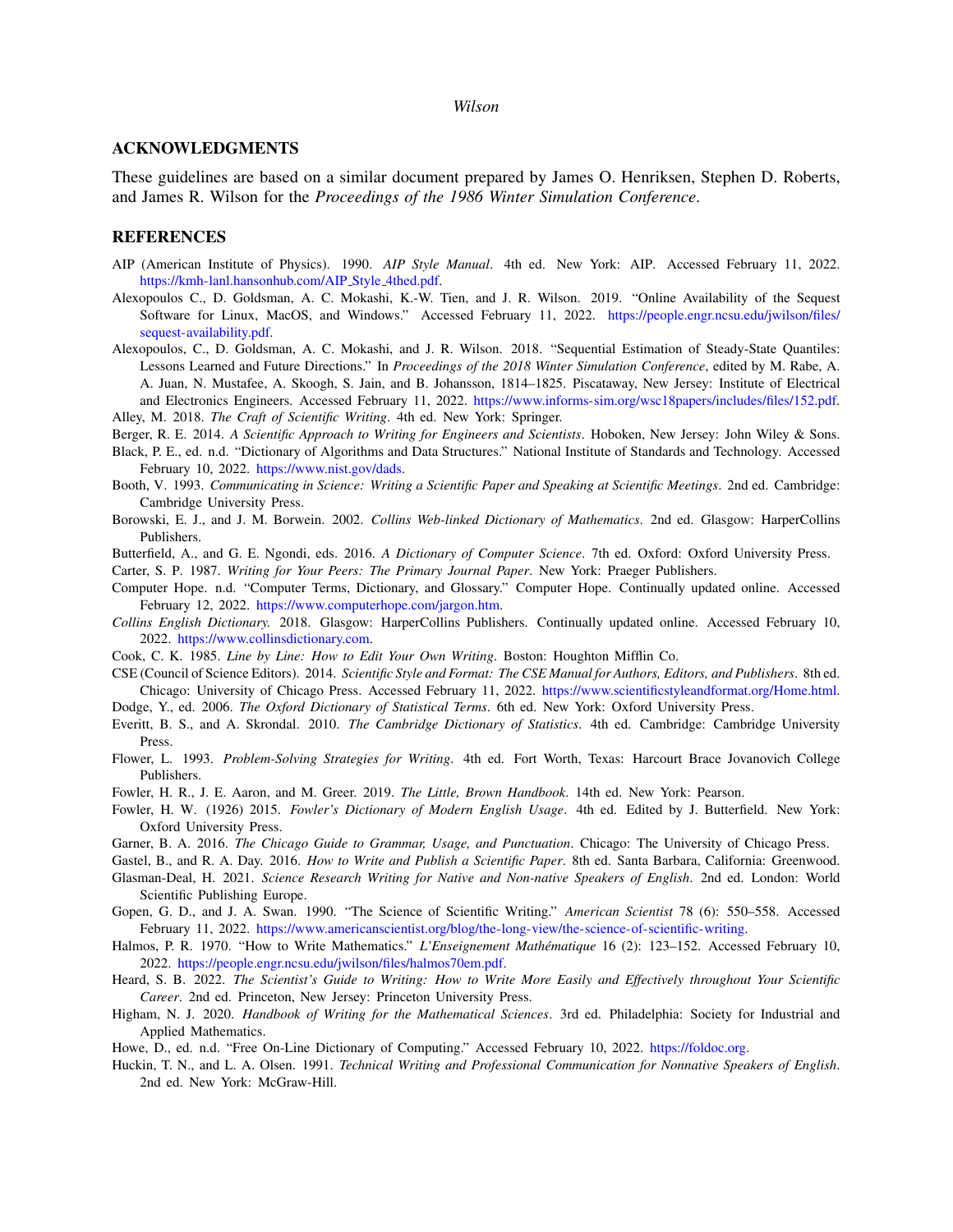- IISE (Institute of Industrial and Systems Engineers). n.d. "Online Dictionary of Industrial Engineering Terminology." IISE. Accessed February 10, 2022. [https://www.iise.org/details.aspx?id=645.](https://www.iise.org/details.aspx?id=645)
- ISO (International Organization for Standardization). 2009. *ISO 80000-2 : Quantities and Units : Part 2: Mathematical Signs and Symbols to Be Used in the Natural Sciences and Technology*. Geneva: ISO. Accessed February 10, 2022. [https://people.engr.ncsu.edu/jwilson/files/mathsigns.pdf.](https://people.engr.ncsu.edu/jwilson/files/mathsigns.pdf)
- James, R. C., and G. James. 1992. *Mathematics Dictionary*. 5th ed. New York: Chapman & Hall.
- Knuth, D. E., T. Larrabee, and P. M. Roberts. 1989. *Mathematical Writing*. Washington, DC: Mathematical Association of America. Accessed February 10, 2022. [https://people.engr.ncsu.edu/jwilson/files/mathwriting.pdf.](https://people.engr.ncsu.edu/jwilson/files/mathwriting.pdf)
- Krantz, S. G. 2017. *A Primer of Mathematical Writing: Being a Disquisition on Having Your Ideas Recorded, Typeset, Published, Read, and Appreciated*. 2nd ed. Providence, Rhode Island: American Mathematical Society.
- Matthews, J. R., and R. W. Matthews. 2014. *Successful Scientific Writing: A Step-by-Step Guide for the Biological and Medical Sciences*. 4th ed. Cambridge: Cambridge University Press.
- Menzel, D. H., H. M. Jones, and L. G. Boyd. 1961. *Writing a Technical Paper*. New York: McGraw-Hill Book Company.
- Miller, C., and K. Swift. 1988. *The Handbook of Nonsexist Writing*. 2nd ed. New York: Harper & Row, Publishers.
- Newton, I. 1672. "New Theory of Light and Colors." *Philosophical Transactions of the Royal Society* 6 (80): 3075–3087.
- NISO (National Information Standards Organization). 2015. *ANSI/NISO Z39.14-1997 (R2015): Guidelines for Abstracts*. Bethesda, Maryland: NISO Press. Accessed February 10, 2022. [https://groups.niso.org/apps/group](https://groups.niso.org/apps/group_public/download.php/14601/Z39-14-1997_r2015.pdf) public/download.php/ [14601/Z39-14-1997](https://groups.niso.org/apps/group_public/download.php/14601/Z39-14-1997_r2015.pdf)\_r2015.pdf.
- *Oxford English Dictionary*. 1989. 2nd ed. Oxford: Oxford University Press. Continually updated online. Accessed February 10, 2022. [https://www.oed.com/.](https://www.oed.com/)
- Pearsall, T. E., and K. C. Cook. 2010. *The Elements of Technical Writing*. 3rd ed. New York: Longman.
- Porkess, R., ed. 2006. *Collins Web-linked Dictionary of Statistics*. 2nd ed. Glasgow: HarperCollins Publishers.
- Scheinerman, E. R. 2011. *Mathematical Notation: A Guide for Engineers and Scientists*. Seattle: CreateSpace. Accessed February 10, 2022. [https://www.ams.jhu.edu/ers/books/mathematical-notation.](https://www.ams.jhu.edu/ers/books/mathematical-notation)
- Schimel, J. 2012. *Writing Science: How to Write Papers That Get Cited and Proposals That Get Funded*. New York: Oxford University Press.
- Strunk, W., Jr., and E. B. White. 2000. *The Elements of Style*. 4th ed. Boston: Allyn and Bacon.
- *The Chicago Manual of Style*. 2017. 17th ed. Chicago: The University of Chicago Press. Accessed February 10, 2022. [https://www.chicagomanualofstyle.org.](https://www.chicagomanualofstyle.org)
- Tufte, E. R. 2001. *The Visual Display of Quantitative Information*. 2nd ed. Cheshire, Connecticut: Graphics Press.
- Upton, G., and I. Cook. 2014. *A Dictionary of Statistics*. 3rd ed. Oxford: Oxford University Press.
- van Leunen, M.-C. 1992. *A Handbook for Scholars*. Rev. ed. New York: Oxford University Press.
- Vonnegut, K. 1985. "How to Write with Style." *IEEE Transactions on Professional Communication*. PC-24 (2): 66–67. Accessed February 11, 2022. [https://kmh-lanl.hansonhub.com/pc-24-66-vonnegut.pdf.](https://kmh-lanl.hansonhub.com/pc-24-66-vonnegut.pdf)
- *Webster's Third New International Dictionary of the English Language, Unabridged*. 1993. Springfield, Massachusetts: Merriam-Webster. Continually updated online. Accessed February 11, 2022. [https://unabridged.merriam-webster.com.](https://unabridged.merriam-webster.com)
- Whitehead, A. N. 1929. "The Aims of Education." In *The Aims of Education and Other Essays*, 12. New York: The Free Press.
- Williams, J. M., and J. Bizup. 2015. *Style: The Basics of Clarity and Grace*. 5th ed. Boston: Pearson.
- Williams, J. M., and J. Bizup. 2017. *Style: Lessons in Clarity and Grace*. 12th ed. Boston: Pearson.
- Wilson, J. R. 2002. "Responsible Authorship and Peer Review." *Science and Engineering Ethics* 8 (2): 155–174. Accessed February 10, 2022. [https://people.engr.ncsu.edu/jwilson/files/wilson02see.pdf.](https://people.engr.ncsu.edu/jwilson/files/wilson02see.pdf)
- Wilson, J. R. 2017. "Recent Lessons on Research Ethics and Academic Publishing." Ph.D. Colloquium Keynote Address, 2017 Winter Simulation Conference. Accessed February 11, 2022. [https://people.engr.ncsu.edu/jwilson/files/wsc17phdcol.pdf.](https://people.engr.ncsu.edu/jwilson/files/wsc17phdcol.pdf)
- Yang, J. T. 1995. *An Outline of Scientific Writing: For Researchers with English as a Foreign Language*. Singapore: World Scientific.
- Zinsser, W. K. 2006. *On Writing Well: The Classic Guide to Writing Nonfiction*. 30th anniversary ed., 7th ed., revised and updated. New York: HarperCollins Publishers.
- Zobel, J. 2014. *Writing for Computer Science*. 3rd ed. London: Springer-Verlag London.

## AUTHOR BIOGRAPHY

JAMES R. WILSON is a professor emeritus in the Edward P. Fitts Department of Industrial and Systems Engineering at North Carolina State University. His research interests concern modeling, analysis, and simulation of stochastic systems, especially as applied in healthcare, production, and quality systems engineering. He has held the following editorial positions: departmental editor of *Management Science* (1988–1996); area editor of *ACM Transactions on Modeling and Computer Simulation* (1997–